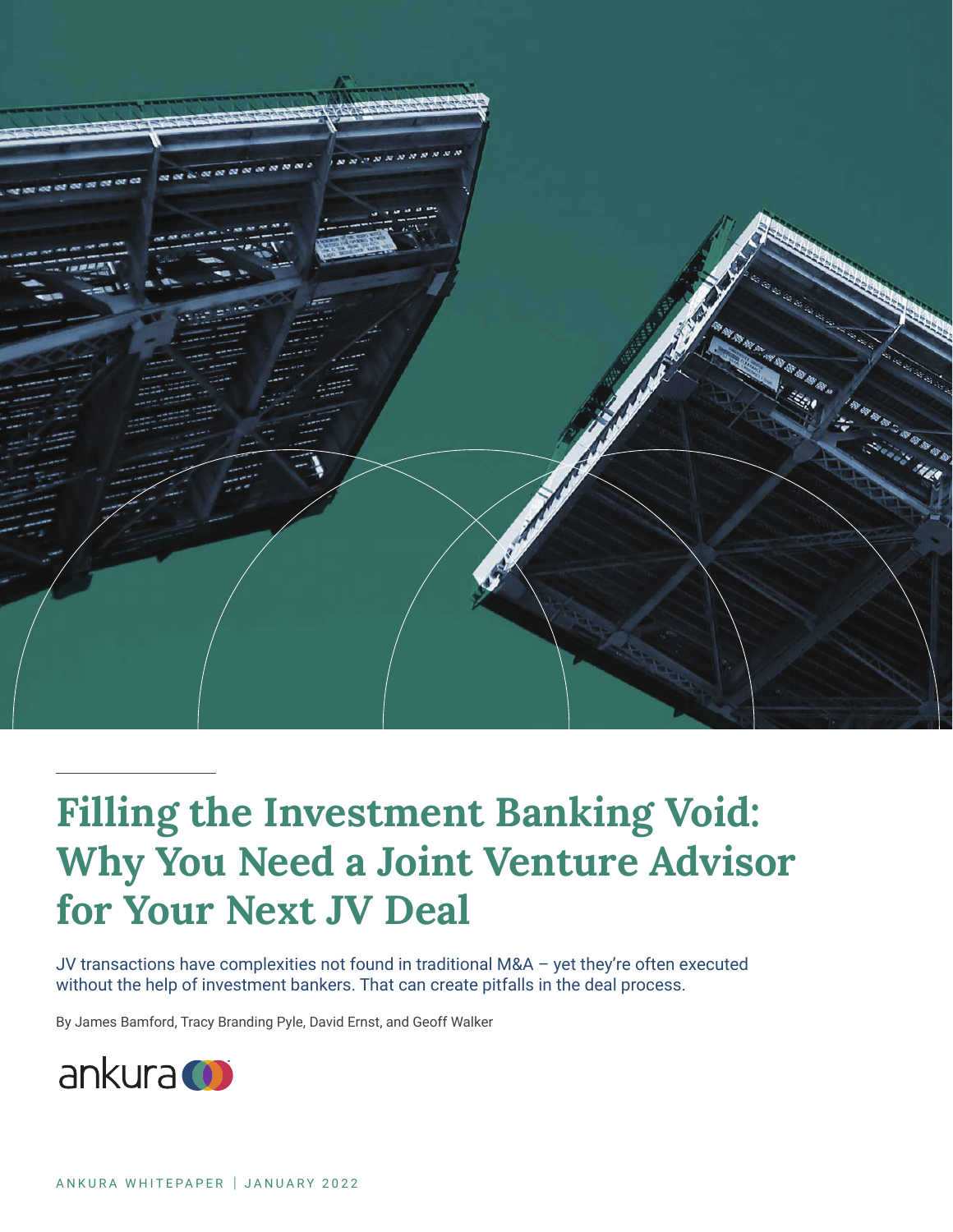# **Filling the Investment Banking Void: Why You Need a Joint Venture Advisor for Your Next JV Deal**

JV transactions have complexities not found in traditional M&A – yet they're often executed without the help of investment bankers. That can create pitfalls in the deal process.

By James Bamford, Tracy Branding Pyle, David Ernst, and Geoff Walker

WHEN A COMPANY pursues a large merger or acquisition, it typically relies on multiple advisors – including an investment bank to run the deal process, identify potential targets, and build financial models; law firm to draft legal agreements and secure regulatory approvals; and consultants to quantify synergies and manage the integration process.

But when it comes to joint ventures, companies often drive the deal process without the help of an investment bank. Most investment banks stay away from joint ventures, in part, because they have a hard time applying their percent-of-deal-value fee structures to joint ventures, where contributions are often non-cash, phased over time, and contingent on business performance. JVs have much lower close rates than sell-side M&A, which also makes banks wary. And investment banks are not well positioned to provide needed advice on many aspects critical to JV transactions, which are much more likely to be related to scope, governance, and organizational issues than complex financial engineering.

This void creates issues. Without an investment bank, a potential JV is likely to lack the tightly-managed and competitive deal process found in M&A. And while companies certainly rely on legal counsel for valuable advice on contractual terms, tax, and regulatory matters, JVs typically introduce material business issues that are intertwined with legal matters and challenging for a law firm to address alone. Internal corporate development teams may be able to fill the void – but, in most companies, joint venture deal teams are under-resourced and lacking significant JV experience, as most firms only undertake such transaction structures episodically.

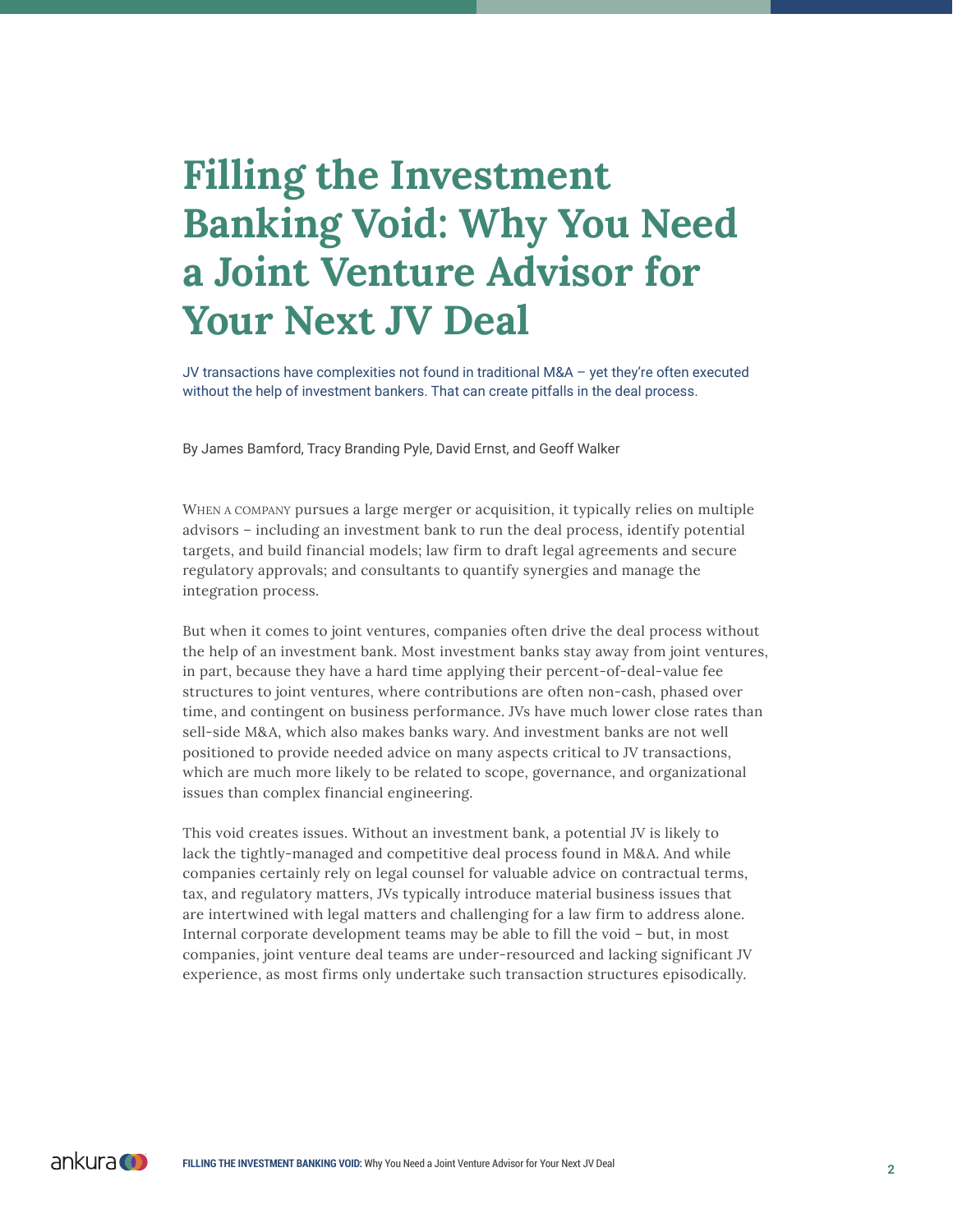A JV Advisor is the solution. Ankura helps companies manage the JV deal process, perform and link key strategy and financial analyses into negotiations and legal terms, design governance and organization, and stand-up the new joint venture company post-close. Whether brought into a transaction by a company looking to do a JV or by an attorney looking to make sure their client succeeds on a JV deal, we blend the skills and deep background of both an investment bank and strategy consultant with practical experience translating business considerations into deal terms, all in the specific context of a complex equity partnership.

### **JV TRANSACTIONS: COMPLEX IN UNIQUE WAYS**

Negotiating, structuring, and launching a joint venture is inherently more complex than a merger or acquisition. For starters, JV transactions require the parties to jointly negotiate and pre-agree on set of plans and contractual terms that, in M&A, either do not exist or can be imposed by one party **(Exhibit 1)**.

| <b>Term or Action</b>                                                         | 100% Acquisition | <b>Joint Venture</b> |
|-------------------------------------------------------------------------------|------------------|----------------------|
| Definition of Business and Scope                                              |                  |                      |
| <b>Exclusivity and Non-Competition</b>                                        |                  |                      |
| <b>Business Plan</b>                                                          |                  |                      |
| <b>Term of Business</b>                                                       |                  |                      |
| Post-Close Capital Structure                                                  |                  |                      |
| Post-Close Governance Structure and Rights                                    |                  |                      |
| Post-Close Organization Structure and Rights (appointment rights, org design) |                  |                      |
| Post-Close Staffing Construct (JV employees or secondees)                     |                  |                      |
| Post-Close Business Plan                                                      |                  |                      |
| Post-Close Audit and Assurance Rights                                         |                  |                      |
| Post-Close Information Rights                                                 |                  |                      |
| Post-Close Exit Rights                                                        |                  |                      |
| <b>Ancillary Agreements</b>                                                   |                  |                      |
| Launch Plan                                                                   |                  |                      |

#### EXHIBIT 1: Terms Jointly Negotiated in JVs but not in Full Acquisitions<sup>1</sup>

<sup>&</sup>lt;sup>1</sup> Some items listed still apply in M&A but can be unilaterally decided by the acquiror

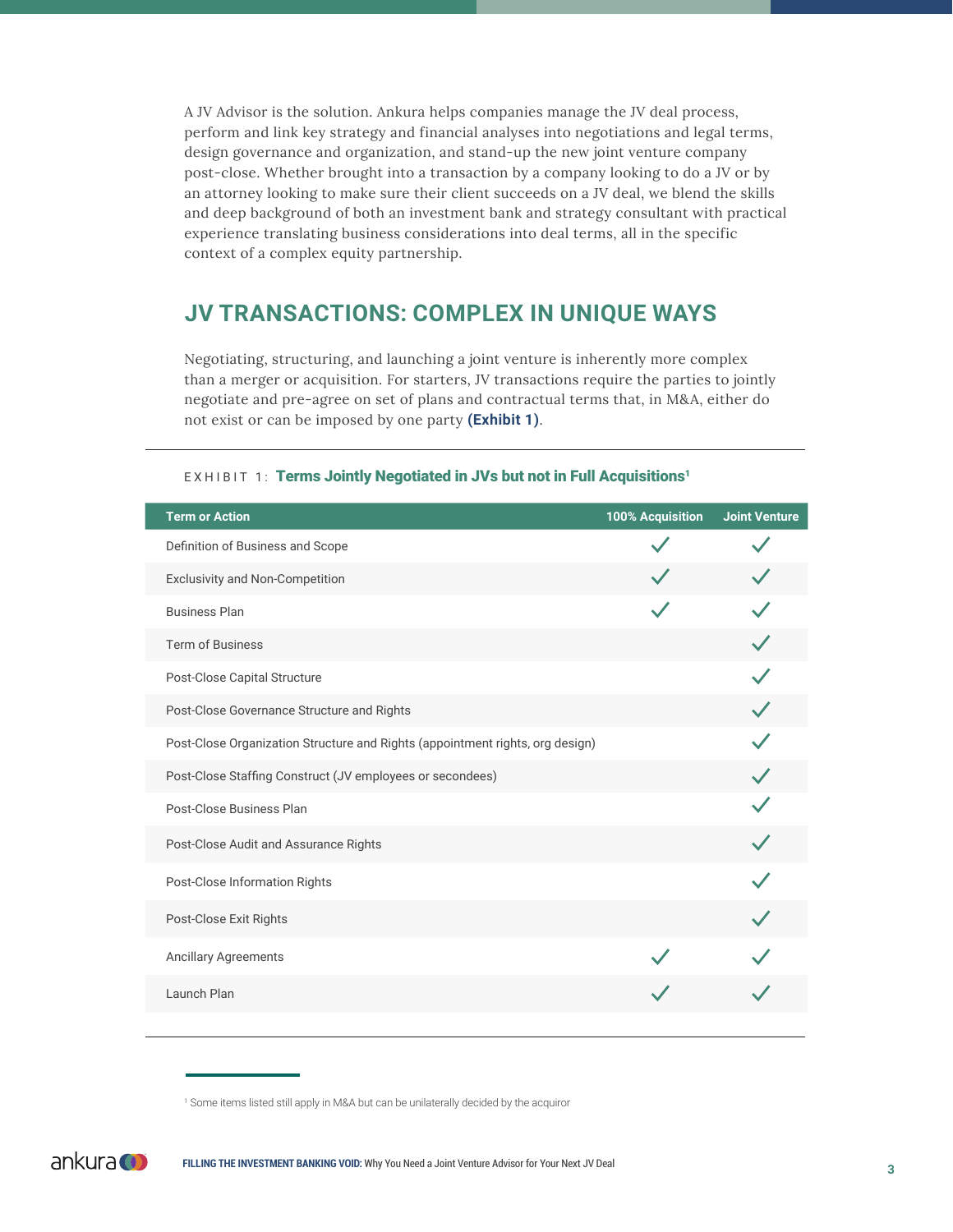By extension, JVs introduce a much more intense and fluid interplay between business and legal issues. And JVs face other hurdles not found in M&A, including those related to team resourcing and process management. Below are some of the key ways in which JV transactions are different, more complex, or harder to manage than M&A transactions:

#### **Range and Complexity of Potential JV Concepts**

The choice to use the JV structure is itself a complex question, as is determining what type of JV the parties may form. When considering a joint venture, firms not only face the typical structuring considerations like tax and accounting needs and whether a new or existing entity should be used for the transaction, but also wrestle with foundational relationship choices within the JV (e.g., whether the JV will be 50:50 or majorityminority; whether it will be independent or operated by one of the partners) that lead to varying degrees of interaction and risk sharing among the parties.

Such decisions go beyond purely legal and tax considerations and should be based on wider strategic, economic, and other business consequences – yet few internal deal teams have the experience and examples at hand to understand and illustrate the range of JV deal concepts available and their potential benefits and drawbacks. But failure to inventory and analyze deal constructs can lead partners down a path – say of a 50:50 incorporated JV – when another creative arrangement may be preferable.

#### **Definition of JV Scope**

Typically in an M&A transaction, the "perimeter" of the deal – i.e., what products, assets, liabilities, revenues, technology rights, people, etc. are included in the scope of the transaction – is determined by the seller. In joint venture transactions, however, these are not pre-determined but, rather, lie at the heart of structuring and negotiations.

Often highly-interdependent, decisions on the JV's product, market, and business system scope are shaped by the partners strategic priorities and relative capabilities – which may not be fully revealed or agreed – and may confer asymmetric returns or influence to one partner. As such, they can be hard to pin down.

Consider one common scope question: Should the JV market its products or services directly, or outsource marketing to one or more shareholders? Answering this requires multiple inputs (e.g., voice of the market; understanding of shareholder capabilities; structural options with pricing and other terms; economic impact and risk analyses; etc.), significant coordination across deal workstreams and internal functions, and focused negotiation **(Exhibit 2)**.

Multiply this by the large number of scope decisions, and there is a need for an organized, capable, and well-staffed project management team to drive internal alignment and support the negotiating team.

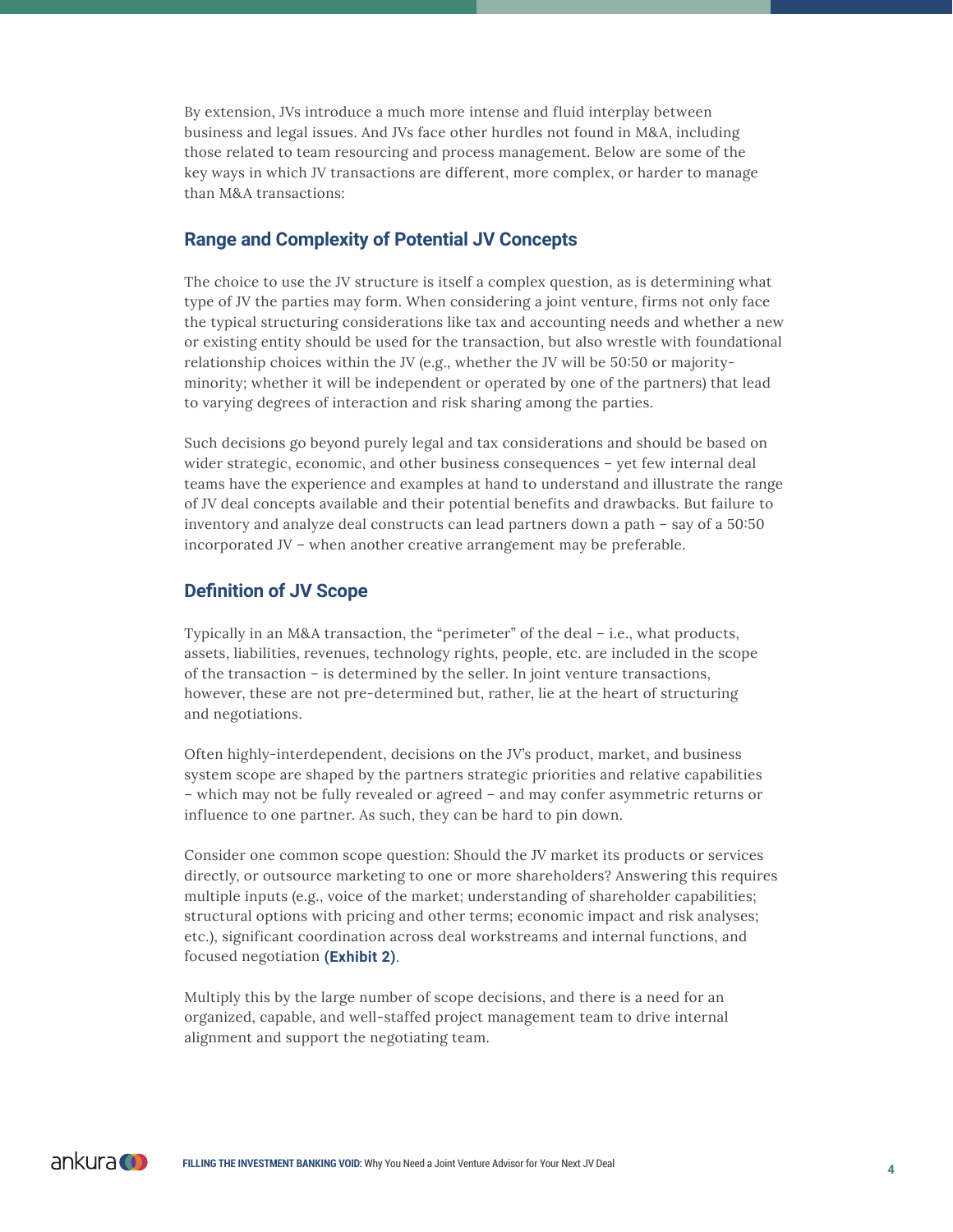



\* In some cases partners will develop a joint economic or financial model or engage in other work jointly. Even if these activities are conducted jointly, each partner should have its independent view on the direction for such workstream and engage in some level of independent analysis to develop its own view of a target outcome.

\*\* Negotiating team typically involves key executives and legal counsel who drive decisions into deal documents.

© Ankura. All Rights Reserved.

#### **Enhanced Partner Due Diligence**

M&A due diligence typically focuses on the buyer's financial wherewithal and the good standing – financial, legal, and regulatory – of the seller's assets, in addition to various market and product assessments and synergy analyses tied to valuation. Culture issues may also be explored, but mostly one-way: can the target acquisition's culture be made to fit with the buyer? In a JV, however, diligence is as much about both parent companies cultural fit and operating style – and the ability of each side to be flexible – as it is about their financial profile and the assets they might contribute (which companies shortchange in a JV context at their peril).<sup>2</sup> Companies should also

<sup>&</sup>lt;sup>2</sup> See James Bamford and Piers Fennell, "Giving Diligence its Due," The JV Deal Exchange, April 2015.

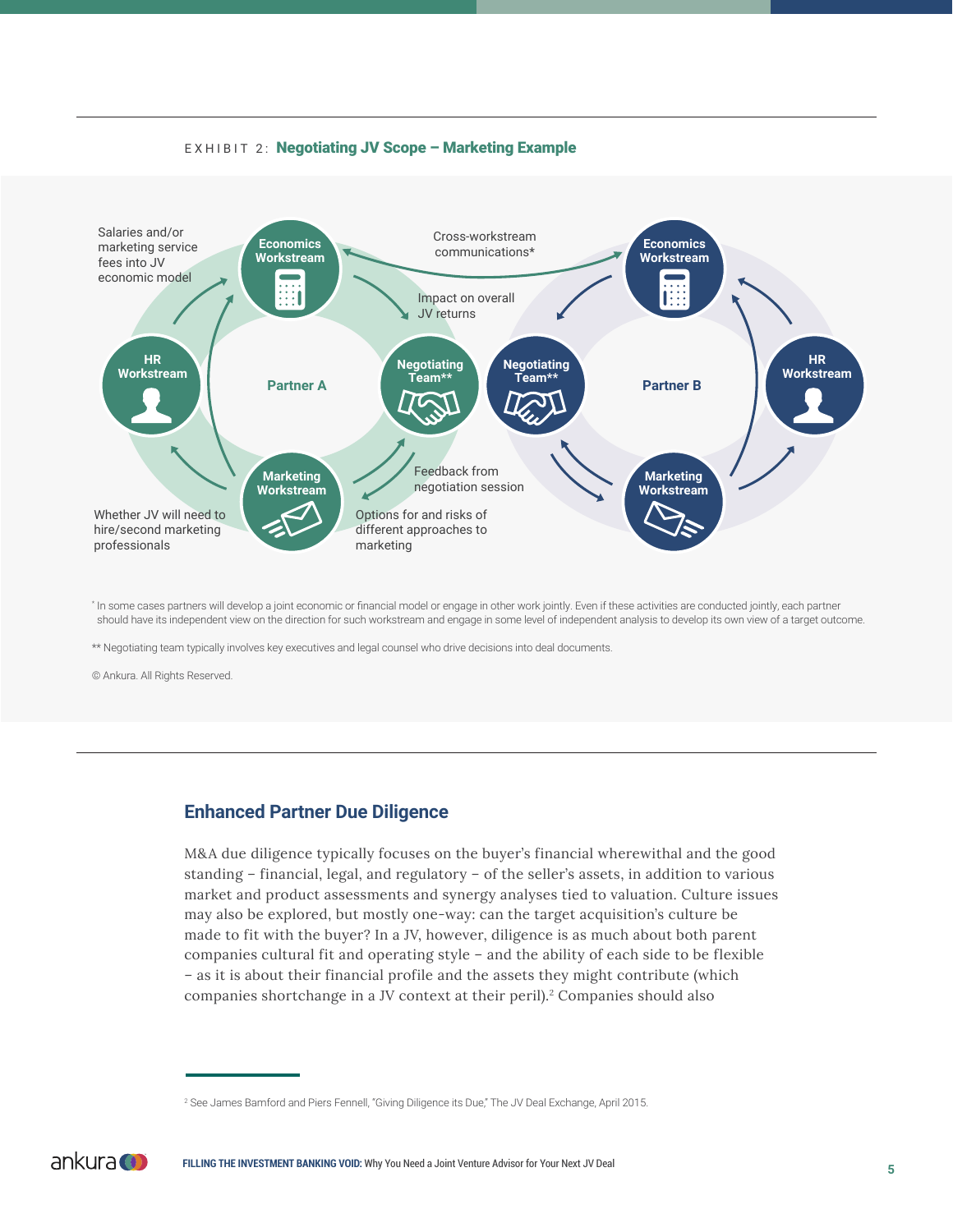understand their potential partners' experience in other JVs – not only for what JVspecific terms the partner has signed up to in the past, but also for how they behave as a partner post-close. This information can be beneficial in negotiations and can even influence whether to collaborate with the potential partner at all. But companies often fail to do this work, leaving them without highly valuable information in their arsenal as they think about specific terms or even the deal itself.

#### **Joint Control, Governance, and Assurance Provisions**

Unlike M&A, JVs involve ongoing shared control post-closing, which requires all parties to negotiate and be comfortable with provisions regarding board composition, voting, management appointment rights, delegations to management, information rights, audit rights, and other terms absent from a full acquisition.<sup>3</sup> Companies often try to negotiate these terms without information on what has worked (or not worked) for others, without clarity on their internal boundary conditions and governance needs, and without playing out how negotiated provisions could impact them in different future scenarios. Few companies themselves, or even the best of law firms, have an integrated database of benchmarks and best practices on these terms across industries and different deal structures – and this information gap, paired with competing priorities, means companies often fail to do the work required to clarify objectives, understand their range of options, and conduct a structured analysis of future scenarios. This leads many companies to sign up unknowingly to terms that seem reasonable, but end up disfavoring them at a critical moment in the venture's lifecycle.

#### **JV Staffing Construct**

The lack of unilateral control post-close also requires partners to address and agree on how to staff the venture. A JV can be staffed with direct employees, but it may rely heavily – especially at launch – on secondees (i.e., individuals "loaned" to the venture from a parent company for a period of time, typically one to three years, before returning). Having secondees creates its own set of complexities. Who do secondees report to – their parent company or their line manager in the JV organization? Who leads and defends secondee reviews and ratings, and decides on their bonuses? These and other questions require an HR-related workstream in JV negotiations (1) that is not required in many other types of transactions and (2) for which deal teams are often ill-prepared due to lack of experience with secondees and lack of data on other JVs' experiences with various staffing constructs.ill-prepared due to lack of experience with secondees and lack of data on other JVs' experiences with various staffing constructs.4

<sup>4</sup> In some joint ventures, a company (typically one of the partners), as opposed to an independent management team, operates the business as an "operator," such as in many upstream oil and gas ventures and other manufacturing JVs. When there is an operator, there would not be a human resources workstream, but instead a workstream and documentation related to the rights and obligations of the operator.



<sup>&</sup>lt;sup>3</sup> While some of these terms might also get negotiated in some M&A scenarios - like board composition and post-transaction management structure with a merger of equals, or limited near-term information and audit rights to support post-close adjustments like an earn-out), there is no sharing of control over transferred assets once the deal is closed.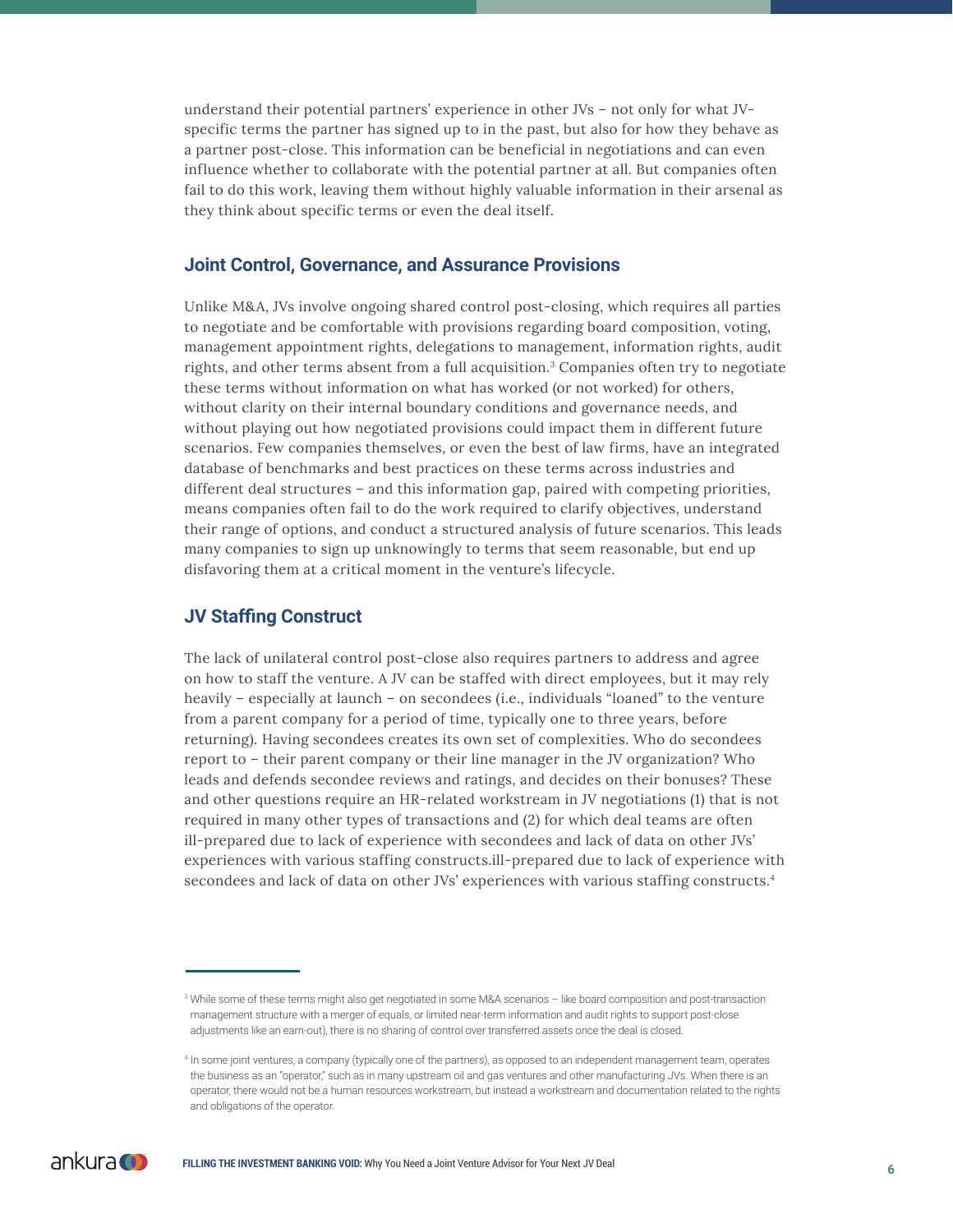#### **Long-Term Ancillary Agreements**

In most JVs, there are multiple ancillary relationships between parents and the venture, like a long-term supply agreement under which a parent provides key components to the venture, or a license agreement under which a parent provides critical IP to the JV. These commercial relationships need to be negotiated up front as they can have profound impacts on both JV and parent company economics. But these related-party transactions are inherently mired in conflicts of interest and are often quite complex, multiplying the number of issues to be negotiated. Having dedicated technical teams for these ancillary agreements can help facilitate negotiations – but even more critically, there needs to be connectivity between these teams and the core deal team to ensure that they are working on the same deal timeline, that economic impacts from ancillary agreement negotiations are carried into the economic model for the JV, and that overall transaction risks are appropriately mitigated in the ancillary agreements themselves as well as across terms impacted by them.

Trying to negotiate a material JV with an under-resourced, inexperienced, and processlite team is a recipe for a long, painful experience with no guarantee of success. But creating a JV need not be so treacherous. By bringing in a JV Advisor for added support, experience, and an abundance of relevant analogs, data and benchmarks, companies can smooth out the process of forming and launching a JV.

#### **Lack of Adequate Deal Team Resources and Expertise**

Internal deal teams often lack the resources and expertise required to effectively negotiate and launch a JV, and are often smaller than a team working on an acquisition, despite the added complexity of JV negotiations. The frequent result: a failure to prioritize and link issues in the right way; a slow-moving negotiation process prone to momentum loss; and an underappreciation of JV-specific deal issues and terms, including those related to scope and exclusivity, governance, intellectual property, and exit. The resourcing model for JV deals is a leading cause of "deal fatigue" seen in many joint venture transactions, as executives simply find that joint ventures introduce such a high volume of material business issues to negotiate and translate into the legal agreements.

#### **Undefined Deal Process and Lack of Hard Deadlines**

JV deal team fatigue is exacerbated by the lack of a competitive and tightly-managed transaction process for JVs. JV negotiations are rarely competitive, and lack hard bid deadlines and the pressure to beat others to an attractive deal. Furthermore, JV transaction processes are notoriously undisciplined, with deadlines slipping in the vast majority of deals. Without a structured and closely-managed process, companies struggle to prioritize. The ensuing delay can be costly: advisor fees mount, companies lose significant time to market, and, in many cases, potentially accretive deals fail to close as interest wanes and teams call it quits.

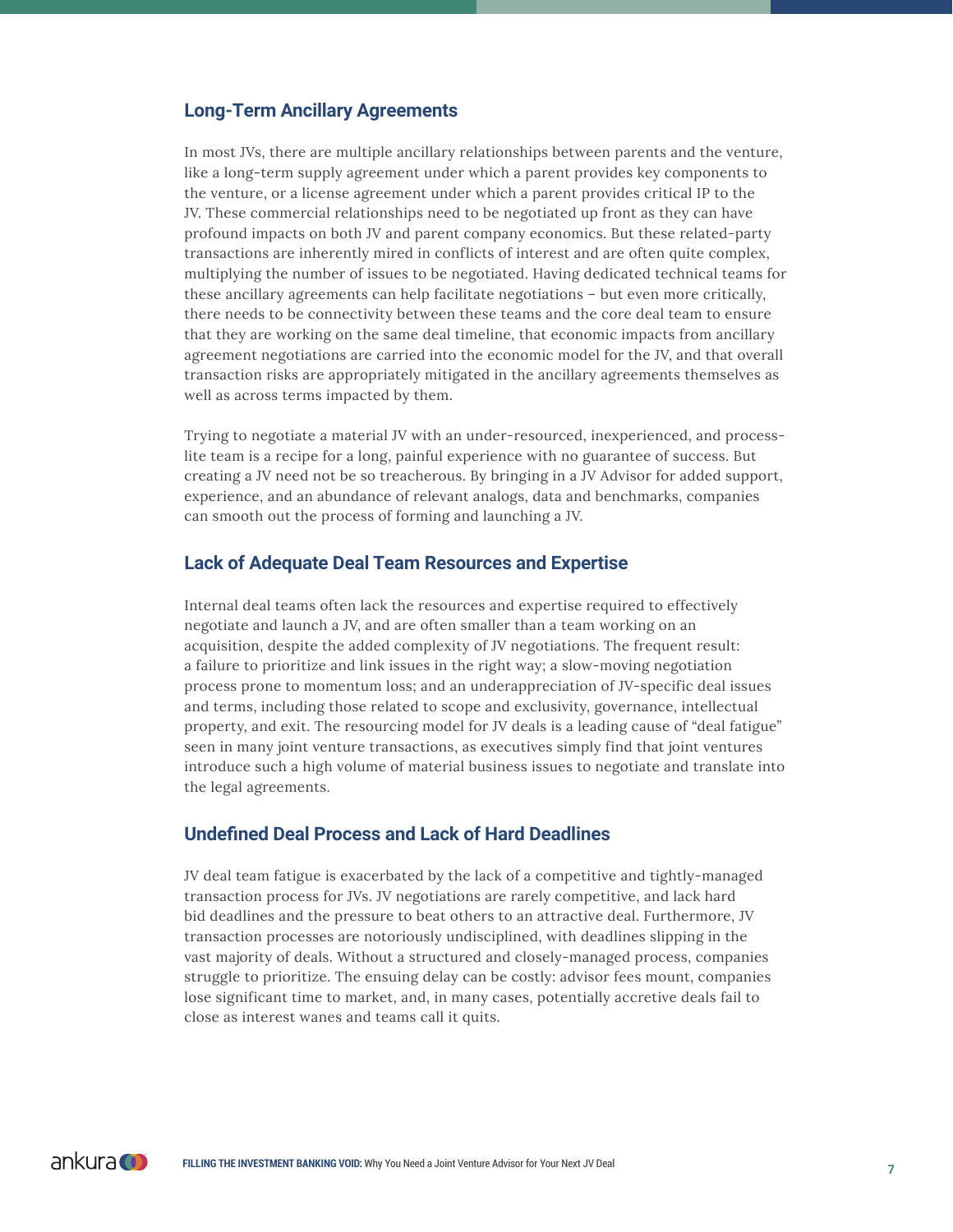#### **HOW ANKURA CAN HELP**

As a JV Advisor, Ankura is positioned to help companies artfully navigate, integrate, and manage the high volume of diverse analyses and negotiations that goes into consummating a joint venture. We advise on joint venture transactions in five primary areas: (1) transaction process management, (2) business planning and due diligence, (3) valuation and economics, (4) deal structuring and negotiations, and (5) launch and integration management **(Exhibit 3)**.

#### EXHIBIT 3: JV Advisor Transaction Support

#### **EXAMPLES OF OFFERINGS**

#### **JV TRANSACTION PROCESS MANAGEMENT**

- JV Transaction Process Management
- Virtual Data Room (VDR) Management

#### **JV BUSINESS PLANNING AND DUE DILIGENCE**

- Strategy and Business Planning
- IP and Technology Transfer Strategy
- Deal Sourcing and Brokerage\*
- Partner Screening and Selection
- Partner Due Diligence

#### **JV VALUATION AND ECONOMICS**

- JV Contributions and Business Valuation
- Parent IP and Intangibles Valuation
- Royalty Rates and Other Economic Analyses
- JV and Parent Financial Modelling
- JV Synergy Quantification

#### **JV DEAL STRUCTURING AND NEGOTIATIONS**

- JV Deal Options Development
- JV Transaction Structuring
- JV Deal Term Benchmarking
- JV Deal Checks and Opinion Memos
- JV Negotiation Strategy & Facilitation
- In-Room Negotiations Support

#### **JV LAUNCH AND INTEGRATION MANAGEMENT**

- JV Integration Program Management
- JV Change Management & Communications
- JV Cultural Alignment and Integration
- JV Governance and Organizational Design
- JV Financial Management & Synergy Capture
- JV Transaction Look-Backs

\* Conducted by Ankura Capital Advisors, LLC (ACA) (Member FINRA, SIPC) © Ankura. All Rights Reserved.

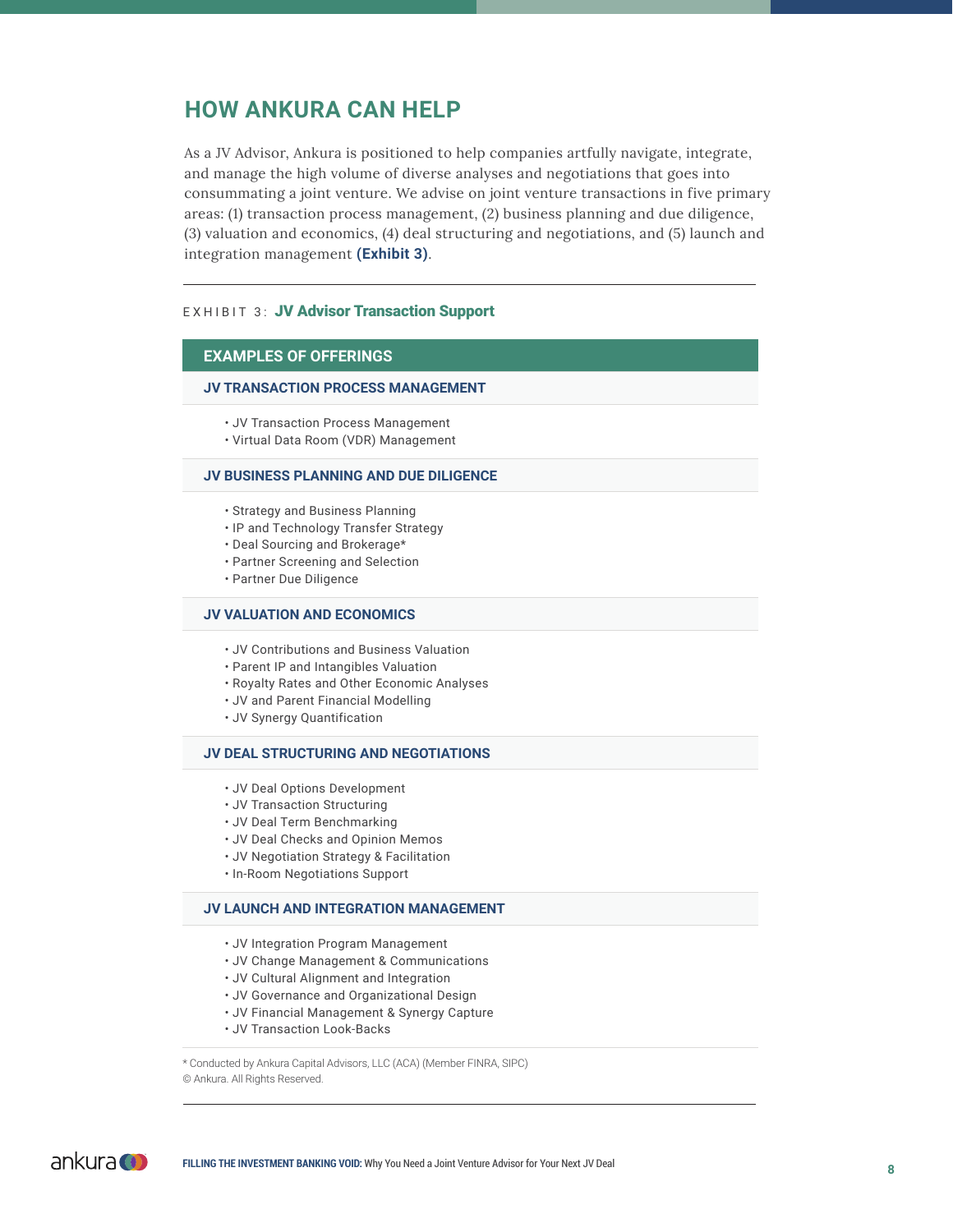We work with a deal team, alongside external counsel, to implement their company's vision, while offering JV-specific strategy, financial, legal, governance, and negotiation expertise, additional skills and manpower, and a professionalized process honed by exposure to over 500 JV deals in the last decade. We bring experts to each part of the JV transaction process: from FINRA-licensed broker-dealers who can facilitate transaction processes and leverage our own internal investment bank, to IP experts who are some of the best in the world at valuing IP contributions or assessing IP royalty rates, to leading thinkers on JV structure and governance.

#### This combination gives us the skills and perspective to pull together and manage many competing inputs and objectives into a JV transaction.

By leveraging Ankura in a transaction, companies can better support their deal teams, speed their time to deal closure (or to realizing that walking away is preferable), and ultimately end up with a JV that better protects their interests while positioned for success.

We can also integrate with any other advisors on a deal team, like outside counsel, to provide them the JV-specific guidance they need when they need it and to ensure all analyses supporting the legal and negotiations workstream are being synchronized. We know that strategy, economics, and risk must all be managed and woven into a thoughtful negotiation strategy for a company to create a successful JV. Ankura can use its experience with project management and JV strategy to bring these pieces together, working alongside other advisors in a complementary and fit-for-purpose way.

When working on JV transactions, we also leverage our unrivaled proprietary tools and data **(Exhibit 4)**. For example, our teams have access to a proprietary database of 1,200+ joint venture-related contracts, 200+ case studies, a network of JV practitioners and experts, and other benchmarks and tools to advise on JV transactions in a more datadriven manner than in-house corporate development or legal teams could do.

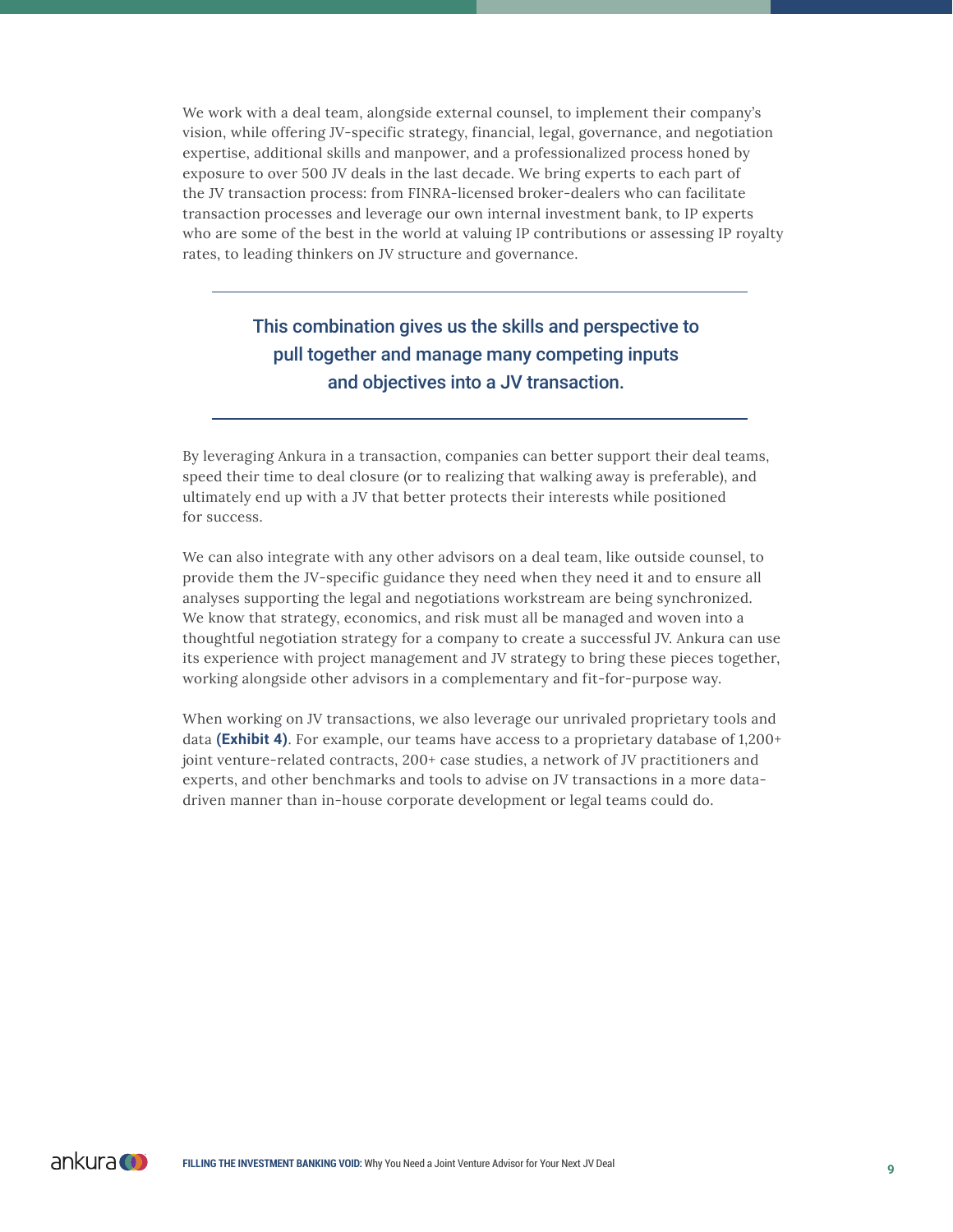

EXHIBIT 4: Proprietary Tools and Resources

In other cases, we serve both parties in a transaction as an independent expert outsider who facilitates negotiations, brings case examples/analogs, and adds an external perspective on what it will take for the JV – not an individual partner – to succeed. Ankura can play this role of the independent third party helping the collective process in a way that other advisors with duties to a single client cannot, which can be helpful for getting deals done – for instance by giving partners who are at an impasse on a key deal term a last-ditch effort to have an independent mediator try to resolve the conflict before the parties throw in the towel.

Regardless of what role we play, our combination of experience, data, independence, and cross-cutting perspectives can fill gaps in deal team manpower and capabilities and bring order and discipline to a JV transaction in much the same way as an investment bank brings experience and discipline to an M&A transaction. With Ankura as your JV Advisor, you don't need to go it alone – you can be supported in whatever ways needed to shape your JV into a successful endeavor.